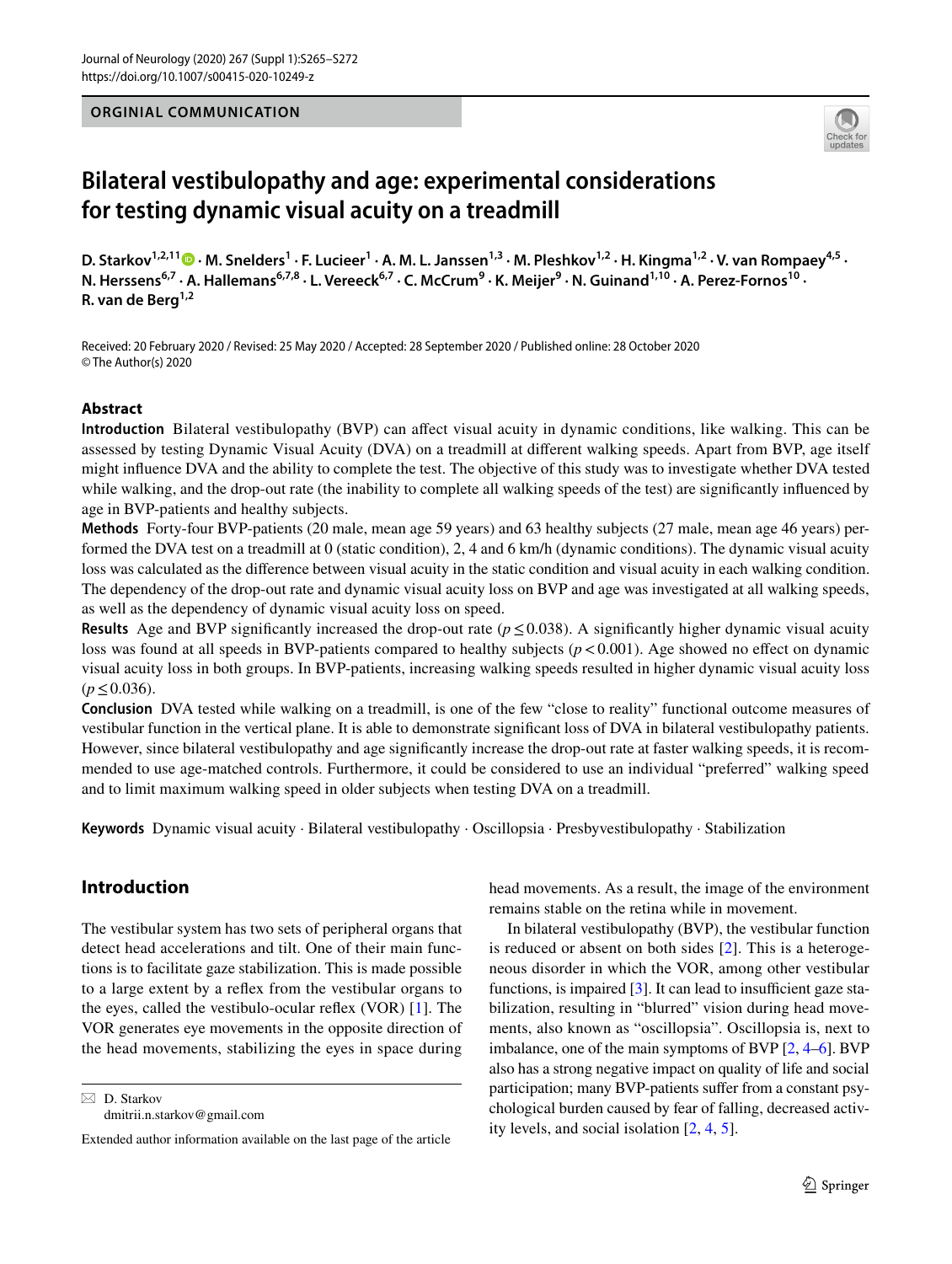One way to quantify the functional outcome of gaze stabilization, is to test Dynamic Visual Acuity (DVA). DVA refects the ability of the eyes to distinguish fne details in static objects during head movements [\[7](#page-5-6)]. DVA is often tested by comparing the visual acuity in a static condition (i.e., without head movements) to the visual acuity in a dynamic condition (i.e., with head movements). The loss of visual acuity in dynamic conditions (DVAL) is mostly used as outcome measure. Apart from being a functional outcome of the VOR, it also refects the function of the visual, oculomotor, and vestibular system. That is why not all BVP-patients suffer from oscillopsia: other systems might compensate for the loss of VOR, such as otolith outputs [[8,](#page-5-7) [9\]](#page-5-8), automatic spinal locomotor programs [[10\]](#page-6-0), or compensatory walking strategies, e.g., reduction of walking speed or stride length [[11\]](#page-6-1). The DVA can be tested in several ways, varying from passive head movements in an office chair, to walking on a treadmill  $[12-14]$  $[12-14]$ . For the latter, Guinand et al. [\[12](#page-6-2)] demonstrated a rise in test sensitivity for BVP with increasing locomotor speed: from 76% at 2 km/h to 97% when combining 2, 4, and 6 km/h.

It was previously reported that depending on the test protocol, up to 22% of BVP-patients were not able to complete the DVA test on a treadmill (drop-out), since they could not walk at the test speeds [[12\]](#page-6-2). This increase in drop-out rate might have important implications when DVA while walking is considered as an outcome measure for therapeutic interventions, such as a vestibular implant [[15](#page-6-4)]. However, age on its own, or in combination with BVP, has not yet been taken into account in previous studies, despite evidence of age related diferences in gait variability and stability among healthy adults [[16–](#page-6-5)[19](#page-6-6)]. Furthermore, age might also infuence DVA. For example, it has recently been demonstrated that DVA during self-generated side to side head movements remains stable in healthy individuals aged 3–49 years, but starts to decline at the age of 50 [[20\]](#page-6-7). Therefore, age might signifcantly impact the feasibility of the DVA test on a treadmill. This might be important when investigating DVA in BVP, since BVP is more often seen at older ages: most patients are between 50 and 70 years [[21](#page-6-8)].

The objective of this study was to investigate the effects of BVP and age when testing DVA on a treadmill. For this, DVA's of BVP-patients and healthy subjects were evaluated on a treadmill at diferent speeds. It was hypothesized that BVP and age could signifcantly infuence the drop-out rate and DVA, which might decrease the feasibility of the test in the BVP population.

Participants were recruited at a tertiary referral center (Maastricht UMC +) between June 2016 and December

## **Methods**

#### **Participants**

2018. Inclusion criteria for BVP-patients were in accordance with the Diagnostic criteria Consensus document of the Classifcation Committee of the Bárány Society [[22\]](#page-6-9): a horizontal angular VOR gain on both sides  $< 0.6$  (angular head velocity 150–300°/s) and/or summated slow phase velocity of nystagmus of less than 6°/s on each side during bithermal caloric tests (30 and 44 °C, 300 ml in 30 s) and/or a horizontal angular VOR gain  $< 0.1$  upon sinusoidal stimulation on a rotatory chair (0.1 Hz,  $V$ max = 50 $\degree$ /s) and/ or a phase lead >  $68^{\circ}$  (time constant of < 5 s). In addition, patients needed to be older than 18 years. Patients unable to stop medication against anxiety or depression 1 week before testing, were excluded from the study, as well as those suffering from peripheral neuropathy of the lower extremities.

Healthy subjects were recruited via posters in the hospital and among families and friends of the researchers. A questionnaire was used to rule out, as much as possible, any defcits or diseases that could infuence the vestibular system. It comprised the following topics: previous medical history (including otorhinolaryngological, neurological, ophthalmological); use of any medication; known balance problems, recent neck trauma or dizziness in the past 6 months.

All participants were excluded from the study if they were unable to walk on the treadmill at 2 km/h or had a vision of −4.0 Diopter or lower (without correction), in which they could not read the frst line of the optotypes on the computer screen. In some cases, BVP-patients were allowed to hold handrails of the treadmill to prevent falling (10 BVPpatients). The use of alcohol or other stimulants was forbidden in the 24 h before examination.

### **Evaluating age efect on the vestibular function in BVP‑patients**

The potential effect of age on vestibular function in BVPpatients (which could afect drop-out rate and DVA) was assessed using outcomes from two tests: the video Head Impulse Test (vHIT, ICS Impulse, GN Otometrics; Taastrup, Denmark) and the caloric test using bithermal (30° and 40° C) irrigations of water. vHIT gains were calculated for the leftward and rightward directions in the lateral plane, and for the upward and downward directions in right anterior—left posterior and left anterior—right posterior planes. The sum of bithermal maximum peak slow phase velocities (SPV) of the nystagmus was used as outcome measure of the caloric test, calculated separately for each side.

#### **Testing DVA on a treadmill**

Sloan optotypes (C, D, H, K, N, O, R, S, V and Z) projected on a computer screen were used to test visual acuity. The computer screen was placed at eye level and at 2.8 m from the subject. A Sloan letter was presented on a computer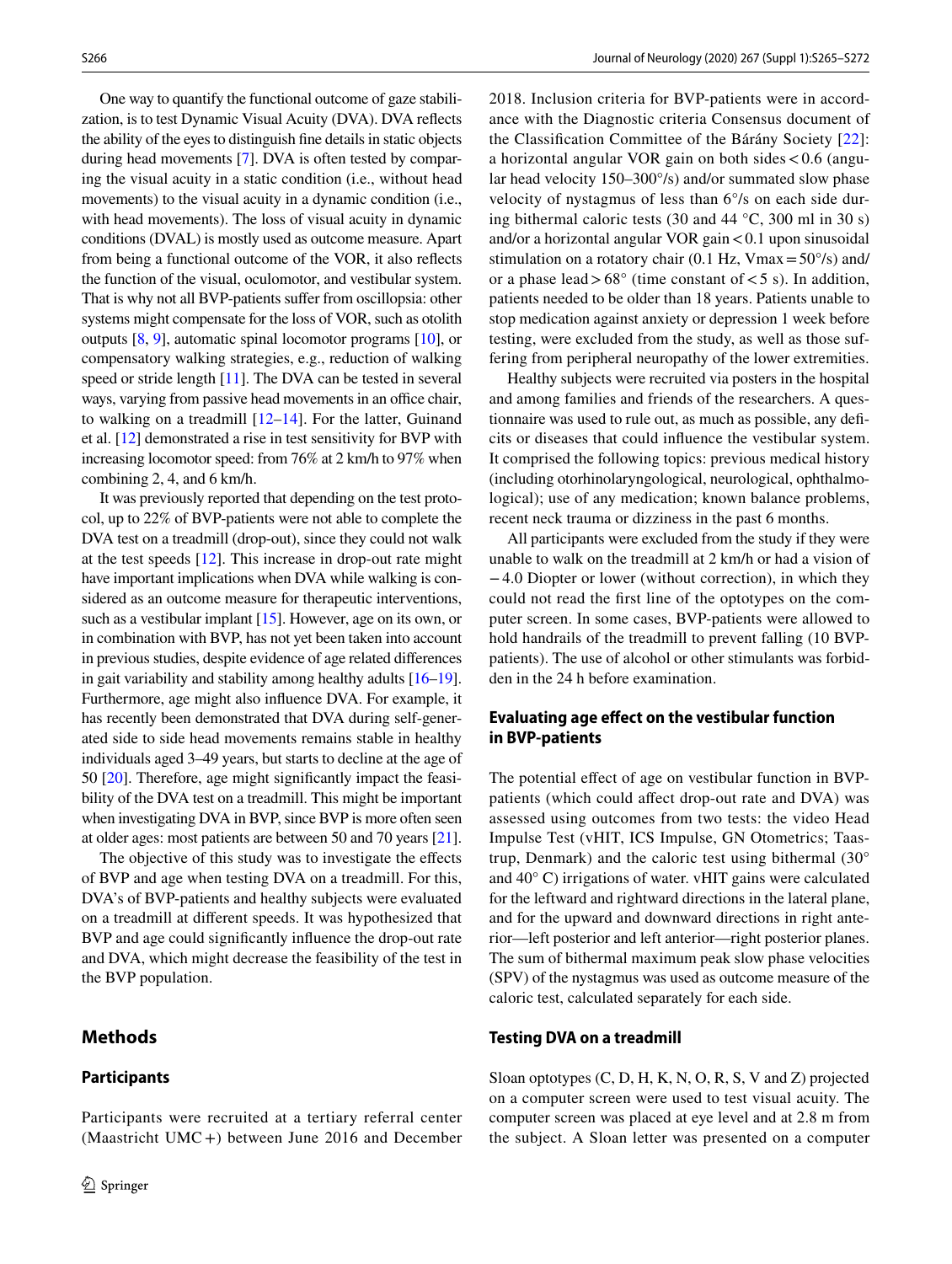screen (LG 24bk55 24″), using a custom program written in Matlab R2010a (The Mathworks, Natick, MA, USA). The program randomly showed fve letters in a single-letter sequence at one logarithm of the Minimum Angle of Resolution (logMAR). If a minimum of two out of five letters were correctly recognized, the letter size decreased by 0.1 logMAR and five new letters were shown, one after another. If less than two out of fve letters were recognized, the procedure was stopped.

The visual acuity of all BVP-patients and healthy subjects was tested in two conditions: static and dynamic. Static visual acuity was measured when the subject was standing still on the treadmill (1210 model, SportsArt, Inc., Tainan, Taiwan). Visual acuity in dynamic conditions was measured while walking on the treadmill at diferent speeds (2, 4, 6 km/h, non-randomized). The study procedure ended either when all walking speeds were completed, or when subjects could not walk at a higher speed. If subjects were not able to complete the test at a specifc walking speed, they were considered as a "drop-out" for that walking speed. To ensure the subject's safety, a safety string was clipped to the subject's waist that was connected to the emergency brake of the treadmill.

#### **Data analysis and statistics**

Visual acuity in static and dynamic conditions was calculated as: LogMAR =  $0.1 +$ LogMAR<sub>*x*</sub> −  $0.02y$  [\[23\]](#page-6-10), where "*x*" was defned as the last optotype line in which two or more letters were read correctly and "*y*" was defned as the number of correctly read letters at that line.

DVAL was defined as the difference between visual acuity in the static condition and the dynamic conditions. Note that a negative DVAL indicates poorer vision in the tested dynamic condition compared to the static condition. Descriptive statistics were made for age and DVAL. The independent sample *t* test was used to compare mean age between groups.

To evaluate whether holding the treadmill handrails afected DVAL, an independent *t* test was used to assess whether a difference in mean DVAL existed between patients who held the treadmill handrails and patients who did not hold the treadmill handrails. Obtained *p* values were Bonferroni corrected.

The potential effect of age on vestibular function in BVPpatients was analyzed using linear regression analyses. Each model contained age as an independent variable and the corresponding outcome (gain or SPV) as a dependent variable.

Since drop-out at the speed of 4 and 6 km/h was perfectly correlated (e.g., drop-out at 4 km/h excluded successful completion of the test at 6 km/h), multilevel logistic regression of drop-out (yes or no) on speed, age and group (BVP-patients or healthy subjects) failed (multicollinearity). Therefore, a new dependent variable refecting the missing pattern was formed using the following criteria: pattern 1 no drop-out at all speeds, pattern 2—drop-out at 6 km/h, and pattern 3—drop-out at 4 and 6 km/h. Then multinomial logistic regression was performed to determine the dependency of drop-out on group and age.

To analyze the effect of age and speed on DVAL, while accounting for the dependence among measurements of the same participant, a linear-mixed effects model was applied. Initially, age, group, speed, and all their two-way interactions were included as fxed factors. Then, the nonsignifcant interactions were removed by backward selection. Finally, age, group, speed and group by speed interaction were left in the model. Pairwise comparisons were made per group to compare DVAL at 2, 4, and 6 km/h. Pairwise comparisons were also made per speed to compare DVAL in BVP-patients and healthy subjects. The signifcance level, alpha, was set to 0.05. In case of multiple comparisons, *p* values were Bonferroni corrected. Data were analyzed in R (v.3.5.2) and SPSS (v.25).

#### **Ethical considerations**

This study was in accordance with the Declaration of Helsinki (amended version 2013) Approval was obtained by the ethical committees of Maastricht University Medical Centre (NL52768.068.15/METC 151027). All participants provided written informed consent prior to the study.

#### **Results**

#### **Participants**

Forty-four BVP-patients (20 male, mean age 59 years, standard deviation 11 years) and 63 healthy subjects (27 male, mean age 46 years, standard deviation 20 years) were included in this study. Although mean age was significantly higher in BVP-patients ( $p < 0.001$ ), ages of 60% of the healthy subjects were equally distributed within the age range of the tested BVP-patients (41–83 years). Age characteristics of both groups are presented in Table [1](#page-3-0). Etiologies of BVP comprised: gentamicin treatment  $(n=5)$ , vancomycin  $(n=1)$ , amikacin  $(n=1)$ , chemotherapy  $(n=1)$ , Herpes infection  $(n=1)$ , meningitis  $(n=3)$ , Hashimoto's disease  $(n=1)$ , renal failure  $(n=1)$ , Meniere's Disease  $(n=4)$ , sequential acute unilateral vestibulopathy  $(n=1)$ , and genetic  $(n=5)$ . The etiology remained idiopathic in 20 subjects.

In BVP-patients no signifcant age efect was found on the outcomes of the vHIT and caloric test ( $p \ge 0.161$ ).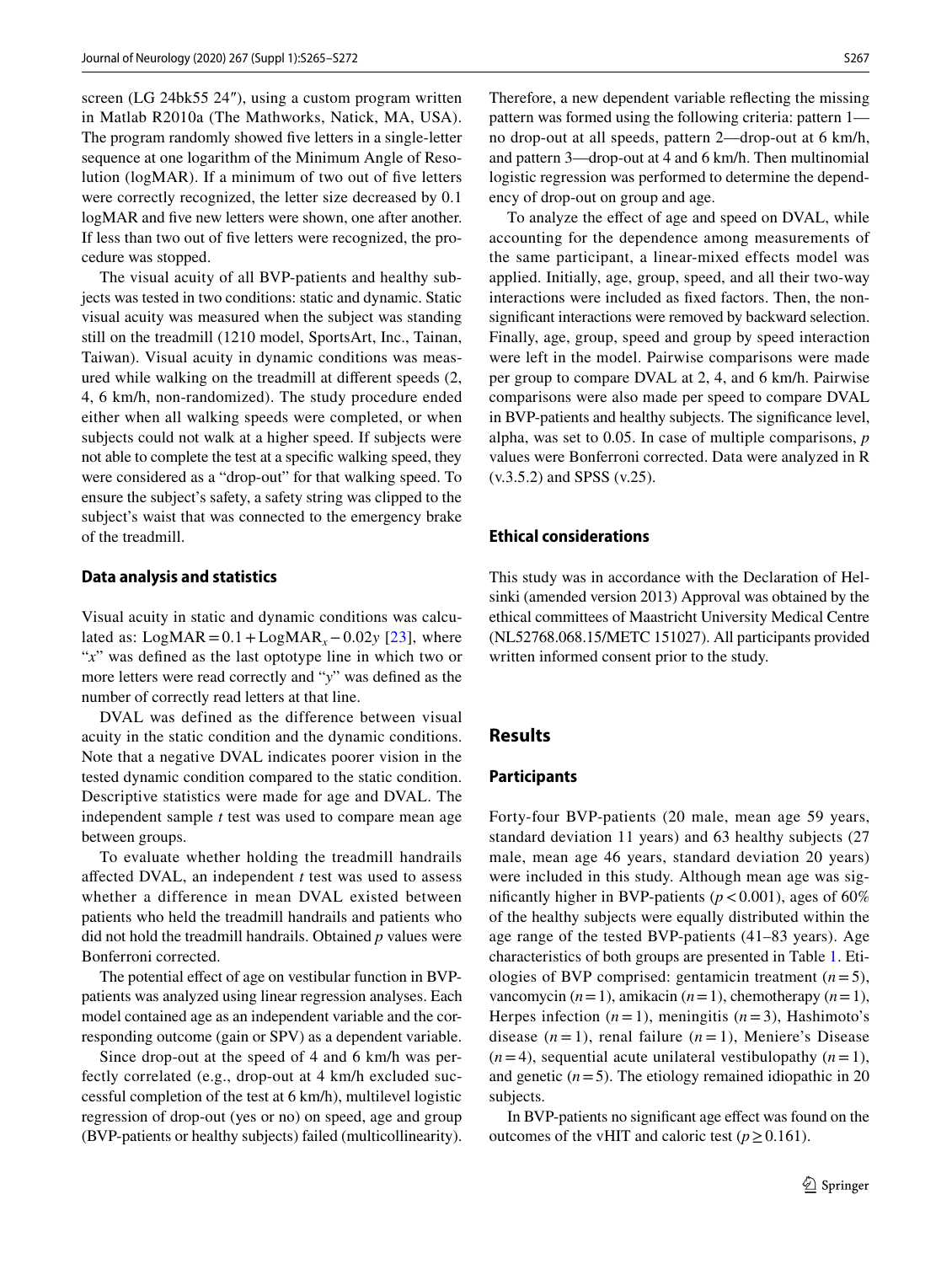<span id="page-3-0"></span>**Table 1** Age characteristics of the tested groups. The number of participants is shown per age group for both BVP-patients and healthy subjects

|                     | Age group (years) |           |           |           |           |           |
|---------------------|-------------------|-----------|-----------|-----------|-----------|-----------|
|                     | $19 - 30$         | $31 - 40$ | $41 - 50$ | $51 - 60$ | $61 - 70$ | $71 - 83$ |
| <b>BVP-patients</b> |                   |           |           | 14        | 16        | 4         |
| Healthy subjects    | 23                |           | 10        | 10        | 10        |           |

#### **Drop‑out**

Not all BVP-patients and healthy subjects were able to complete the DVA test at each walking speed, which resulted in dropping-out. The drop-out rate per group, walking speed, and age decade is presented in Fig. [1.](#page-3-1) Age signifcantly increased the odds of dropping-out at 6 km/h (odds ratio = 1.12,  $p < 0.001$ ), and both age and BVP increased the odds of dropping-out at 4 km/h, and consequently at 6 km/h (Age: odds ratio=1.15, *p*=0.008; BVP: odds ratio=12.40,  $p = 0.038$ ).

#### **Dynamic visual acuity loss**

DVAL was signifcantly lower in BVP-patients at all walking speeds  $(p < 0.001)$  (Fig. [2\)](#page-4-0). Neither age  $(p = 0.399)$  nor speed (*p*≥0.258) had a signifcant efect on DVAL in the group of healthy subjects. In the group of BVP-patients only speed (*p*≤0.036) signifcantly infuenced DVAL: it decreased with an increase of speed. There were no signifcant diferences in DVAL across speeds in patients who did and did not hold the treadmill handrails ( $p \ge 0.29$ ).

#### **Discussion**

This study investigated the drop-out rate and DVA of BVPpatients and healthy subjects. BVP and age were hypothesized to signifcantly infuence the drop-out rate and DVA obtained in both groups. It was demonstrated that both BVP and age, signifcantly increased the drop-out rate in both groups at the speed of 4 km/h or higher. Regarding DVA, only BVP (not age), signifcantly decreased DVA in the subjects who were able to walk on the treadmill. Furthermore, DVA signifcantly decreased with higher walking speeds only in BVP patients. To our knowledge, this study has the largest group of BVP patients in which the infuence of BVP and age on the drop-out rate and DVA was tested on a treadmill [\[12](#page-6-2), [14](#page-6-3)].

A higher drop-out rate in both BVP patients and healthy subjects with increasing age and walking speed could be explained by an age-related multisensory decline of the systems involved in maintaining posture and gait [\[24–](#page-6-11)[26\]](#page-6-12). In the group of healthy subjects, this might also include presbyvestibulopathy: an age-related decline of the vestibular function [\[27](#page-6-13)]. Since BVP mostly occurs at older ages, and BVP-patients are often unable to walk at speeds higher than



Drop-out rate (%) per age group and speed in BVP-patients and healthy subjects

<span id="page-3-1"></span>**Fig. 1** Drop-out rate (%) in BVP-patients (left) and healthy subjects (right) per age group and speed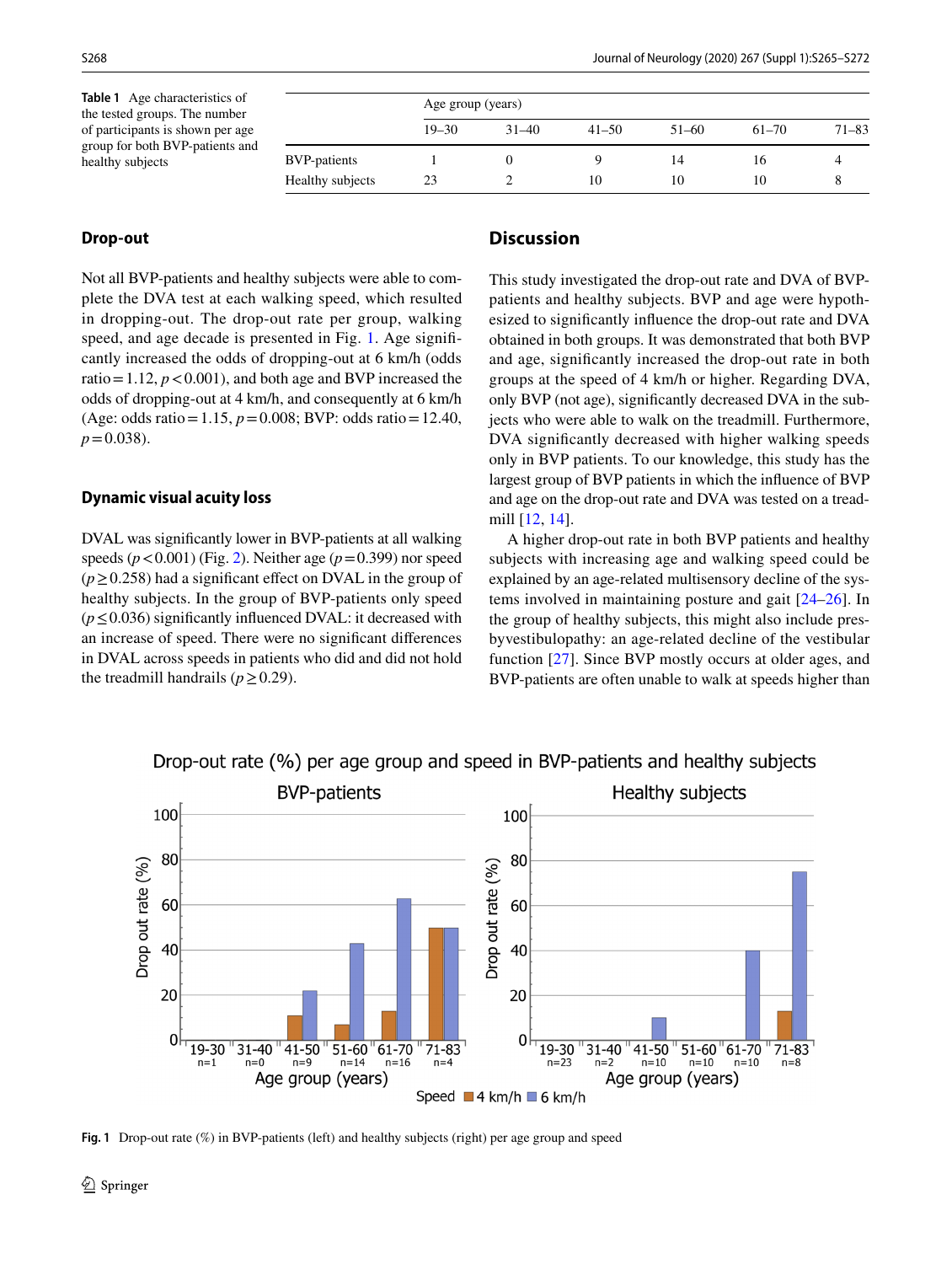

<span id="page-4-0"></span>**Fig. 2** Mean DVAL versus speed in BVP-patients (red) and healthy subjects (blue). DVAL was calculated as the decline in logMAR between VA<sub>static</sub> and VA<sub>dynamic</sub>. Therefore, a negative DVAL value indicates poorer vision while walking on the treadmill, compared to standing still. Error bars represent 95% confdence interval. Three asterisks (\*\*\*) indicate  $p < 0.001$ , two asterisks (\*\*) indicate  $p < 0.01$ , one asterisk (\*) indicates *p*<0.05

5 km/h [[21](#page-6-8), [26](#page-6-12), [28](#page-6-14)], it might be questioned whether testing DVA at fxed speeds on a treadmill would be a reasonable outcome measure for vestibular rehabilitation of BVPpatients in a research setting. However, testing DVA while walking is only one of the few "close to reality" functional outcome measures of vestibular function in the vertical plane [\[12\]](#page-6-2). It could, therefore, be proposed to individually adjust the walking speed for each patient, using their "preferred" walking speed. In older subjects on group level, the preferred walking speed range would probably be between 2 km/h and (below) 6 km/h. After all, mean DVA is already signifcantly reduced at 2 km/h [\[12](#page-6-2)], the self-selected walking speed for patients with vestibular dysfunction is about 3 km/h [[29,](#page-6-15) [30](#page-6-16)], and at 6 km/h both healthy subjects and BVP patients above 40 years show a signifcantly increased drop-out rate. The use of a preferred walking speed was already successfully demonstrated in BVP-patients ftted with a prototype vestibular implant [\[31](#page-6-17)]. Nevertheless, other possible functional outcome measures could also be hypothesized which do not involve walking. For instance, testing DVA with actively generated head movements while sitting on a chair [\[20\]](#page-6-7) or the functional head impulse test [[32](#page-6-18)]. However, it should be taken into account that each specifc way of testing DVA examines (to a certain extent) diferent parts, sensitivities and mechanisms of the vestibular system: e.g., the semicircular canals, otolith organs, low- and high-frequency sensitivity, and compensatory strategies. This has already been revealed by the lack of correlation between outcomes of the DVA test on a treadmill, and the functional head impulse test [\[33](#page-6-19)].

Conflicting evidence exists regarding the effect of age on DVA when tested on a treadmill in healthy subjects. One previous study described a signifcant age efect on DVA at only 4 km/h (not at 3, 6, and 9 km/h) [\[14\]](#page-6-3), while another study found a signifcant age efect at 4 and 6 km/h [\[12\]](#page-6-2). The present study did not fnd any efect of age on DVA. This might partially be explained by diferent inclusion criteria used for the group of healthy subjects; Verbecque et al. [[14](#page-6-3)] used a questionnaire and age-specifc static balance testing, Guinand et al. [\[12](#page-6-2)] used the Video Head Impulse Test, and this study used a questionnaire to rule out (as much as possible) any deficits or diseases that could influence the vestibular system. Furthermore, the diferent statistical analyses and testing paradigms, including the used optotype charts and DVA cut-off values, could contribute to the conflicting evidence. Nevertheless, the fndings of this study do not rule out any age efect, since the DVA in the group of subjects who dropped-out, remains unknown. Furthermore, DVA tested during self-generated side to side head movements signifcantly declines from the age of 50 [[20](#page-6-7)]. Therefore, taking the drop-out rate and the evidence regarding age efect into account, it would be recommended to use agematched controls when testing DVA in research settings and to limit maximum walking speed for older subjects (e.g., below 6 km/h).

BVP-patients showed, on group level, worse DVA than healthy subjects at all walking speeds. This fnding is congruent with previously described results [\[12](#page-6-2)]. In addition to impaired vestibular function, this DVA decrease might (par-tially) be induced by attention deficits [[34\]](#page-6-20) or the inability to correctly perform dual-tasks, which can be present in BVPpatients [[35](#page-6-21)]. However, DVA overlapped between BVPpatients and age-matched controls. This can be explained by multiple factors. First, the DVA is a functional outcome of a multisensory system. Input from the visual, vestibular and oculomotor systems is centrally processed, which facilitates adaptation and compensation mechanisms. An example of such a compensation mechanism is minimizing head movements to improve gaze stabilization. Second, DVA can be trained. It has been shown that vestibular rehabilitation exercises facilitate the recovery of gaze during head movements in BVP-patients [\[36](#page-6-22)]. Furthermore, in patients with unilateral peripheral vestibulopathy, covert saccades can improve DVA [\[37](#page-6-23), [38\]](#page-6-24). Third, during the DVA test on a treadmill, (partially) active movements are made. These active movements are less useful in discriminating between BVP-patients and healthy subjects, as compared to passive movements [\[13,](#page-6-25) [39\]](#page-6-26). In addition, during stereotyped locomotion, feed-forward signals from an eference copy of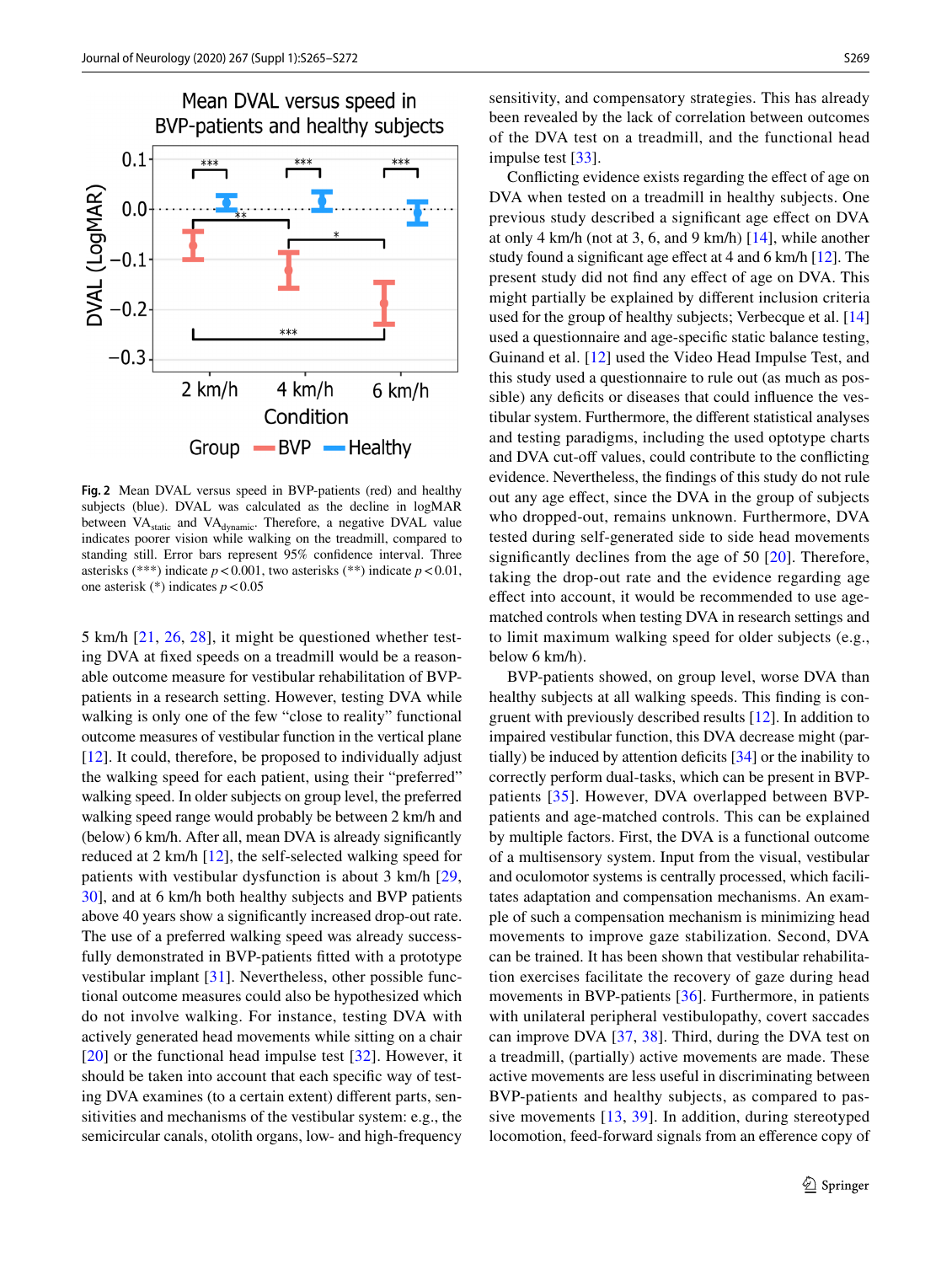the locomotor commands suppress the VOR in the vertical plane, which can mediate gaze stabilization [[40](#page-6-27)]. Finally, walking speed affects gait parameters in BVP-patients [\[26](#page-6-12)]. All these factors imply that the DVA test on a treadmill should mainly be used to evaluate the functional status of the vestibular system.

#### **Limitations of the study**

In contrast to previous studies [\[12](#page-6-2), [14](#page-6-3)] only a questionnaire was used to determine whether a subject was healthy or not. None of the vestibular tests like the Video Head Impulse Test or caloric test were performed in healthy subjects. It cannot be ruled out that results of the healthy subjects might have been infuenced by factors like presbyvestibulopathy or asymptomatic vestibulopathies. This could mainly imply that the effects of BVP on drop-out and DVA found in this study, might be underestimated. Height of the participants was not measured, which could afect stride length and, therefore, head movement amplitude and, consequently, DVA. Furthermore, statistical power in the highest age groups was small due to the high drop-out rate. It can, therefore, only be stated that DVA was not signifcantly infuenced by age in BVP-patients and healthy subjects who were able to walk at the tested speeds. The DVA of subjects who were unable to walk could not be determined using the treadmill test.

# **Conclusion**

DVA tested while walking on a treadmill, is one of the few "close to reality" functional outcome measures of vestibular function in the vertical plane. It is able to demonstrate signifcant loss of DVA in bilateral vestibulopathy patients. However, since bilateral vestibulopathy and age signifcantly increase the drop-out rate at faster walking speeds, it is recommended to use age-matched controls. Furthermore, it could be considered to use an individual "preferred" walking speed and to limit maximum walking speed in older subjects when testing DVA on a treadmill.

#### **Acknowledgements** Not applicable.

**Author contributions** All authors participated in the design of the experimental protocol and analysis. FL, MS and DS carried out the experiments. AMLJ and MP performed the statistical analysis. DS, MS and RvdB wrote the manuscript, and all authors contributed to its editing. RvdB, AP, NG, VR, NH, AH, CM, KM, and LV critically revised the manuscript. RvdB, AP, NG and HK supervised all aspects of the work.

**Funding** Not applicable.

**Data availability** Data is available on the reasonable request to the corresponding author.

#### **Compliance with ethical standards**

**Conflicts of interest** The authors declare that they have no confict of interest. Med-El has provided funding for research and travel for RvdB, AP, NG and HK. DS, MP, RvdB and HK were supported by The Tomsk State University competitiveness improvement programme.

**Ethics approval** This study was in accordance with the Declaration of Helsinki (amended version 2013) Approval was obtained by the ethical committees of Maastricht University Medical Centre (NL52768.068.15 / METC 151027).

**Consent to participate** All participants provided informed consent for participation prior to the study.

**Consent for publication** All participants provided informed consent for publication prior to the study.

**Code availability** Not applicable.

**Open Access** This article is licensed under a Creative Commons Attribution 4.0 International License, which permits use, sharing, adaptation, distribution and reproduction in any medium or format, as long as you give appropriate credit to the original author(s) and the source, provide a link to the Creative Commons licence, and indicate if changes were made. The images or other third party material in this article are included in the article's Creative Commons licence, unless indicated otherwise in a credit line to the material. If material is not included in the article's Creative Commons licence and your intended use is not permitted by statutory regulation or exceeds the permitted use, you will need to obtain permission directly from the copyright holder. To view a copy of this licence, visit<http://creativecommons.org/licenses/by/4.0/>.

# **References**

- <span id="page-5-0"></span>1. Fetter M (2007) Vestibulo-ocular refex. Neuro-ophthalmology. KARGER, Basel, pp 35–51
- <span id="page-5-1"></span>2. Hain T, Cherchi M, Yacovino D (2013) Bilateral vestibular loss. Semin Neurol 33:195–203. [https://doi.org/10.1055/s-0033-13545](https://doi.org/10.1055/s-0033-1354597) [97](https://doi.org/10.1055/s-0033-1354597)
- <span id="page-5-2"></span>3. van de Berg R, Guinand N, Stokroos RJ et al (2011) The vestibular implant: Quo vadis? Front Neurol 1:14. [https://doi.org/10.3389/](https://doi.org/10.3389/fneur.2011.00047) [fneur.2011.00047](https://doi.org/10.3389/fneur.2011.00047)
- <span id="page-5-3"></span>4. Tilikete C, Vighetto A (2011) Oscillopsia: causes and management. Curr Opin Neurol 24:38–43. [https://doi.org/10.1097/](https://doi.org/10.1097/WCO.0b013e328341e3b5) [WCO.0b013e328341e3b5](https://doi.org/10.1097/WCO.0b013e328341e3b5)
- <span id="page-5-5"></span>5. van de Berg R, van Tilburg M, Kingma H (2015) Bilateral vestibular hypofunction: challenges in establishing the diagnosis in adults. ORL J Otorhinolaryngol Relat Spec 77:197–218. [https://](https://doi.org/10.1159/000433549) [doi.org/10.1159/000433549](https://doi.org/10.1159/000433549)
- <span id="page-5-4"></span>6. Hermann R, Ionescu EC, Dumas O et al (2018) Bilateral vestibulopathy: vestibular function, dynamic visual acuity and functional impact. Front Neurol 9:555. [https://doi.org/10.3389/fneur](https://doi.org/10.3389/fneur.2018.00555) [.2018.00555](https://doi.org/10.3389/fneur.2018.00555)
- <span id="page-5-6"></span>7. Palidis DJ, Wyder-Hodge PA, Fooken J, Spering M (2017) Distinct eye movement patterns enhance dynamic visual acuity. PLoS ONE 12:e0172061. <https://doi.org/10.1371/journal.pone.0172061>
- <span id="page-5-7"></span>8. Demer JL, Honrubia V, Baloh RW (1994) Dynamic visual acuity: a test for oscillopsia and vestibulo-ocular refex function. Am J Otol 15:340–347
- <span id="page-5-8"></span>9. McGath JH, Barber HO, Stoyanoff S (1989) Bilateral vestibular loss and oscillopsia. J Otolaryngol 18:218–221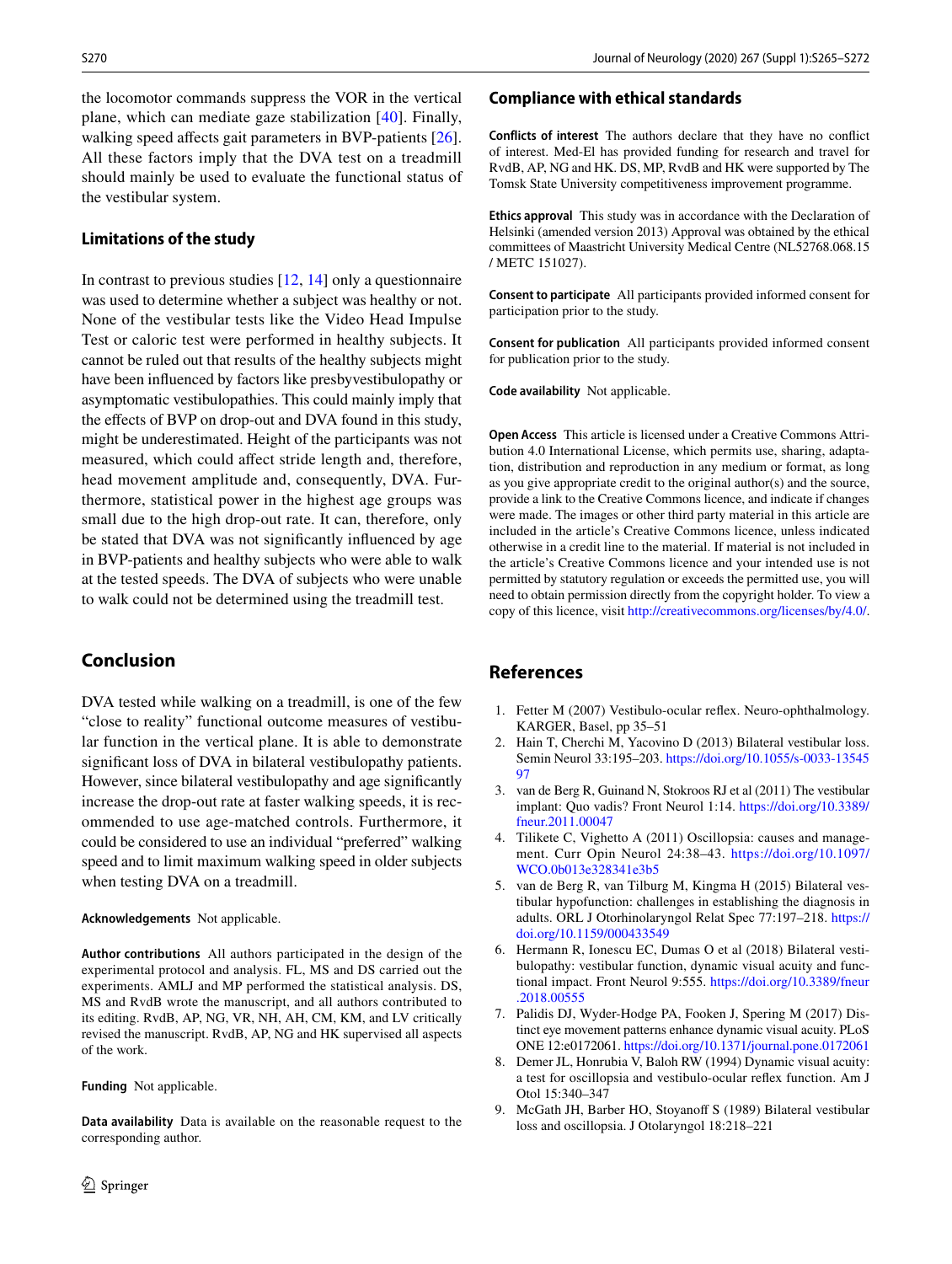- <span id="page-6-0"></span>10. Brandt T, Strupp M, Benson J (1999) You are better off running than walking with acute vestibulopathy. Lancet 354:746. [https://](https://doi.org/10.1016/S0140-6736(99)03179-7) [doi.org/10.1016/S0140-6736\(99\)03179-7](https://doi.org/10.1016/S0140-6736(99)03179-7)
- <span id="page-6-1"></span>11. Schniepp R, Schlick C, Schenkel F et al (2017) Clinical and neurophysiological risk factors for falls in patients with bilateral vestibulopathy. J Neurol 264:277–283. [https://doi.org/10.1007/s0041](https://doi.org/10.1007/s00415-016-8342-6) [5-016-8342-6](https://doi.org/10.1007/s00415-016-8342-6)
- <span id="page-6-2"></span>12. Guinand N, Pijnenburg M, Janssen M, Kingma H (2012) Visual acuity while walking and oscillopsia severity in healthy subjects and patients with unilateral and bilateral vestibular function loss. Arch Otolaryngol Neck Surg 138:301. [https://doi.org/10.1001/](https://doi.org/10.1001/archoto.2012.4) [archoto.2012.4](https://doi.org/10.1001/archoto.2012.4)
- <span id="page-6-25"></span>13. Tian J, Shubayev I, Demer J (2002) Dynamic visual acuity during passive and self-generated transient head rotation in normal and unilaterally vestibulopathic humans. Exp Brain Res 142:486–495. <https://doi.org/10.1007/s00221-001-0959-7>
- <span id="page-6-3"></span>14. Verbecque E, Van Criekinge T, Vanloot D et al (2018) Dynamic visual acuity test while walking or running on treadmill: reliability and normative data. Gait Posture 65:137–142. [https://doi.](https://doi.org/10.1016/j.gaitpost.2018.07.166) [org/10.1016/j.gaitpost.2018.07.166](https://doi.org/10.1016/j.gaitpost.2018.07.166)
- <span id="page-6-4"></span>15. Guinand N, Van de Berg R, Cavuscens S et al (2017) The video head impulse test to assess the efficacy of vestibular implants in humans. Front Neurol 8:600. [https://doi.org/10.3389/fneur](https://doi.org/10.3389/fneur.2017.00600) [.2017.00600](https://doi.org/10.3389/fneur.2017.00600)
- <span id="page-6-5"></span>16. Kang HG, Dingwell JB (2008) Separating the efects of age and walking speed on gait variability. Gait Posture 27:572–577. [https](https://doi.org/10.1016/j.gaitpost.2007.07.009) [://doi.org/10.1016/j.gaitpost.2007.07.009](https://doi.org/10.1016/j.gaitpost.2007.07.009)
- 17. Menz HB, Lord SR, Fitzpatrick RC (2003) Age-related diferences in walking stability. Age Ageing 32:137–142. [https://doi.](https://doi.org/10.1093/ageing/32.2.137) [org/10.1093/ageing/32.2.137](https://doi.org/10.1093/ageing/32.2.137)
- 18. Terrier P, Reynard F (2015) Efect of age on the variability and stability of gait: a cross-sectional treadmill study in healthy individuals between 20 and 69 years of age. Gait Posture 41:170–174. <https://doi.org/10.1016/j.gaitpost.2014.09.024>
- <span id="page-6-6"></span>19. McCrum C, Karamanidis K, Grevendonk L et al (2020) Older adults demonstrate interlimb transfer of reactive gait adaptations to repeated unpredictable gait perturbations. GeroScience 42:39– 49. <https://doi.org/10.1007/s11357-019-00130-x>
- <span id="page-6-7"></span>20. Li C, Beaumont JL, Rine RM et al (2014) Normative scores for the NIH toolbox dynamic visual acuity test from 3 to 85 years. Front Neurol 5:223.<https://doi.org/10.3389/fneur.2014.00223>
- <span id="page-6-8"></span>21. Schubert MC, Tusa RJ, Grine LE, Herdman SJ (2004) Optimizing the sensitivity of the head thrust test for identifying vestibular hypofunction. Phys Ther 84:151–158
- <span id="page-6-9"></span>22. Strupp M, Kim J-S, Murofushi T et al (2017) Bilateral vestibulopathy: diagnostic criteria consensus document of the classifcation committee of the Bárány society. J Vestib Res 27:177–189. <https://doi.org/10.3233/VES-170619>
- <span id="page-6-10"></span>23. Carlson NB, Kurtz D (2015) Clinical procedures for ocular examination, 4th edn. McGraw-Hill Education, New York
- <span id="page-6-11"></span>24. Lord SR, Delbaere K, Sturnieks DL (2018) Aging. Handbook of clinical neurology. Elsevier, New York, pp 157–171
- 25. Lord SR, Stephen R, Sherrington C, Menz HB (2001) Falls in older people: risk factors and strategies for prevention. Cambridge University Press, Cambridge
- <span id="page-6-12"></span>26. McCrum C, Lucieer F, van de Berg R et al (2019) The walking speed-dependency of gait variability in bilateral vestibulopathy

and its association with clinical tests of vestibular function. Sci Rep 9:1–12.<https://doi.org/10.1038/s41598-019-54605-0>

- <span id="page-6-13"></span>27. Agrawal Y, Van De Berg R, Wuyts F et al (2019) Presbyvestibulopathy: diagnostic criteria consensus document of the classifcation committee of the Bárány Society. J Vestib Res Equilib Orientat 29:161–170.<https://doi.org/10.3233/VES-190672>
- <span id="page-6-14"></span>28. Lambert S, Sigrist A, Delaspre O et al (2010) Measurement of dynamic visual acuity in patients with vestibular arefexia. Acta Otolaryngol 130:820–823. [https://doi.org/10.3109/0001648090](https://doi.org/10.3109/00016480903426592) [3426592](https://doi.org/10.3109/00016480903426592)
- <span id="page-6-15"></span>29. Schmidheiny A, Swanenburg J, Straumann D et al (2015) Discriminant validity and test re-test reproducibility of a gait assessment in patients with vestibular dysfunction. BMC Ear Nose Throat Disord. <https://doi.org/10.1186/s12901-015-0019-8>
- <span id="page-6-16"></span>30. Kim SC, Kim JY, Lee HN et al (2014) A quantitative analysis of gait patterns in vestibular neuritis patients using gyroscope sensor and a continuous walking protocol. J Neuroeng Rehabil 11:58. <https://doi.org/10.1186/1743-0003-11-58>
- <span id="page-6-17"></span>31. Starkov D, Guinand N, Lucieer F et al (2019) Restoring the highfrequency dynamic visual acuity with a vestibular implant prototype in humans. Audiol Neurotol. [https://doi.org/10.1159/00050](https://doi.org/10.1159/000503677) [3677](https://doi.org/10.1159/000503677)
- <span id="page-6-18"></span>32. Colagiorgio P, Colnaghi S, Versino M, Ramat S (2013) A new tool for investigating the functional testing of the VOR. Front Neurol 4:165.<https://doi.org/10.3389/fneur.2013.00165>
- <span id="page-6-19"></span>33. van Dooren TS, Lucieer FMP, Duijn S et al (2019) The functional head impulse test to assess oscillopsia in bilateral vestibulopathy. Front Neurol 10:365. <https://doi.org/10.3389/fneur.2019.00365>
- <span id="page-6-20"></span>34. Dobbels B, Mertens G, Gilles A et al (2019) Cognitive function in acquired bilateral vestibulopathy: a cross-sectional study on cognition, hearing, and vestibular loss. Front Neurosci 13:340. <https://doi.org/10.3389/fnins.2019.00340>
- <span id="page-6-21"></span>35. Danneels M, Van Hecke R, Keppler H et al (2019) Psychometric properties of cognitive-motor dual-task studies with the aim of developing a test protocol for persons with vestibular disorders: a systematic review. Ear Hear. [https://doi.org/10.1097/AUD.00000](https://doi.org/10.1097/AUD.0000000000000748) [00000000748](https://doi.org/10.1097/AUD.0000000000000748)
- <span id="page-6-22"></span>36. Herdman SJ, Hall CD, Schubert MC et al (2007) Recovery of dynamic visual acuity in bilateral vestibular hypofunction. Arch Otolaryngol Neck Surg 133:383. [https://doi.org/10.1001/archo](https://doi.org/10.1001/archotol.133.4.383) [tol.133.4.383](https://doi.org/10.1001/archotol.133.4.383)
- <span id="page-6-23"></span>37. Wettstein VG, Weber KP, Bockisch CJ, Hegemann SC (2016) Compensatory saccades in head impulse testing infuence the dynamic visual acuity of patients with unilateral peripheral vestibulopathy. J Vestib Res 26:395–402
- <span id="page-6-24"></span>38. Halmagyi GM, Curthoys IS (1988) A clinical sign of canal paresis. Arch Neurol 45:737–739. [https://doi.org/10.1001/archn](https://doi.org/10.1001/archneur.1988.00520310043015) [eur.1988.00520310043015](https://doi.org/10.1001/archneur.1988.00520310043015)
- <span id="page-6-26"></span>39. Vital D, Hegemann SCA, Straumann D et al (2010) A new dynamic visual acuity test to assess peripheral vestibular function. Arch Otolaryngol Neck Surg 136:686. [https://doi.org/10.1001/](https://doi.org/10.1001/archoto.2010.99) [archoto.2010.99](https://doi.org/10.1001/archoto.2010.99)
- <span id="page-6-27"></span>40. Dietrich H, Wuehr M (2019) Selective suppression of the vestibulo-ocular refex during human locomotion. J Neurol. [https://doi.](https://doi.org/10.1007/s00415-019-09352-7) [org/10.1007/s00415-019-09352-7](https://doi.org/10.1007/s00415-019-09352-7)